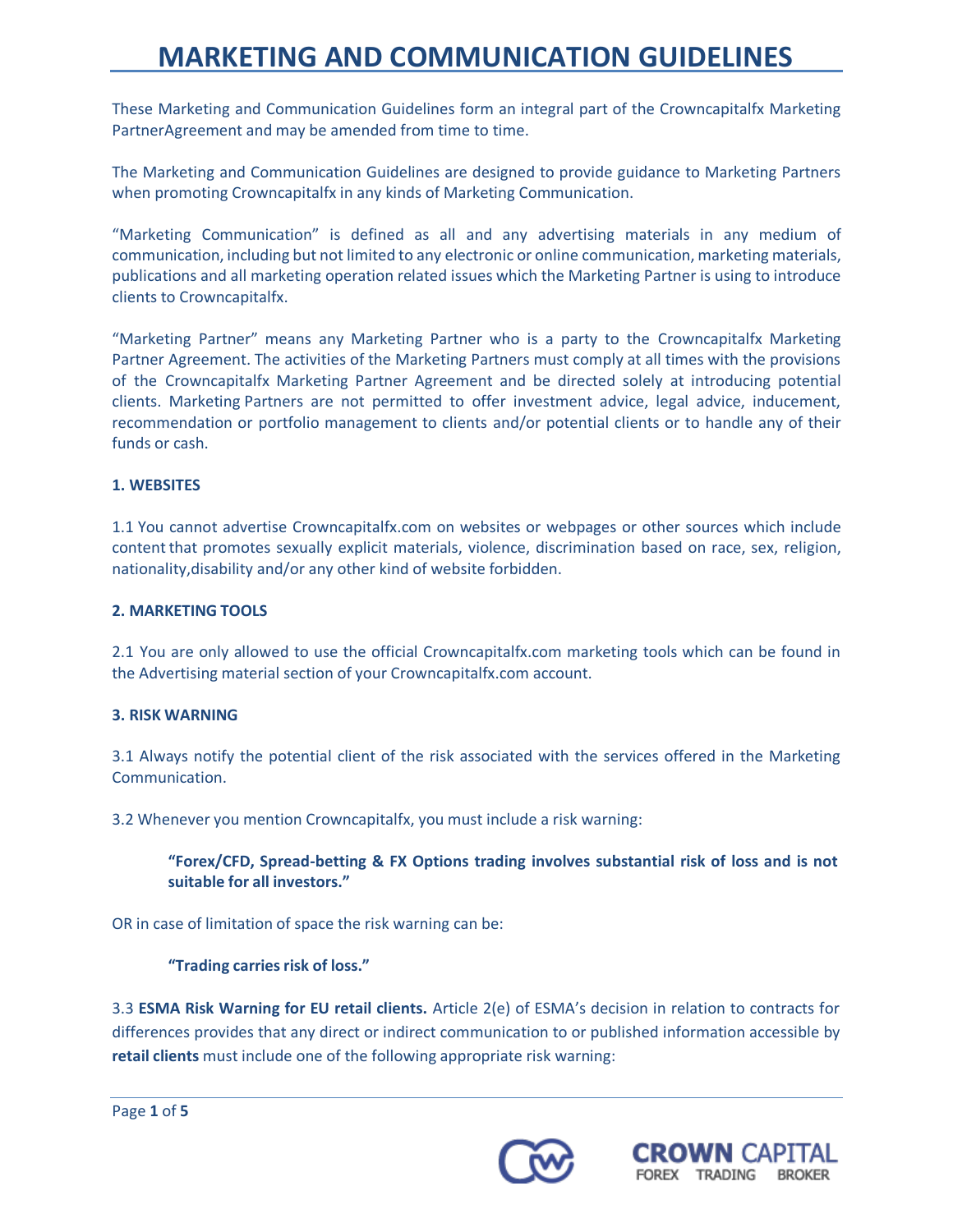**Section B – Standard Risk Warning for Durable Medium and Webpage**

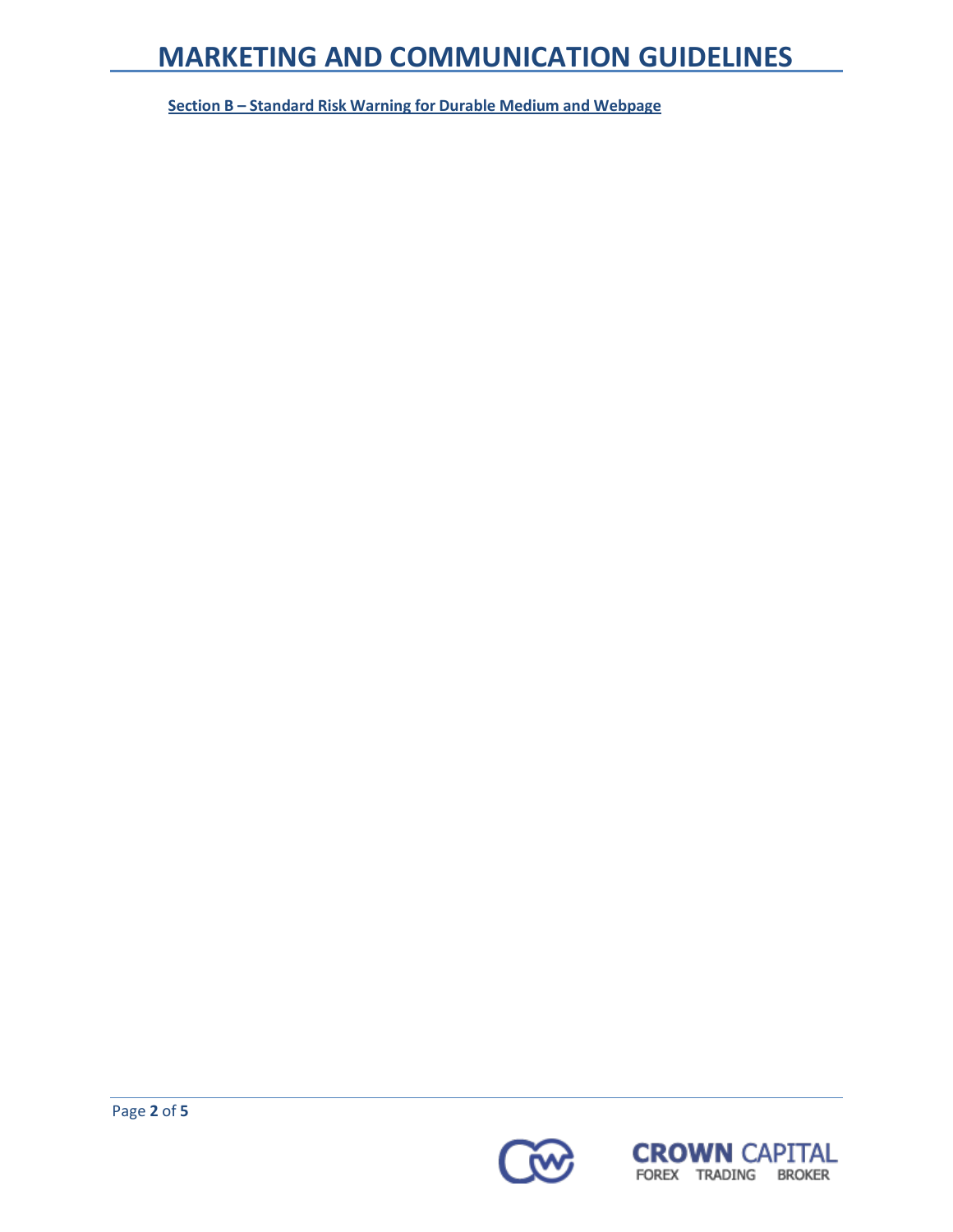CFDs are complex instruments and come with a high risk of losing money rapidly due to leverage. **[insert percentage per provider]% of retail investor accounts lose money when trading CFDs with this provider.** You should consider whether you understand how CFDs work and whether you can afford to take the high risk of losing your money.

**Section C – Abbreviated Risk Warning for a medium other than Durable Medium and Webpage [insert percentage per provider]% of retail investor accounts lose money when trading CFDs with this provider.** You should consider whether you can afford to take the high risk of losing your money.

### **Section D – Reduced-Character Risk Warning [insert percentage per provider]% of retail CFD accounts lose money.**

3.4 Examples of where and when to use appropriate ESMA risk warning:

- **Section B standard risk warning** must be used for letters/emails/PDFs/mobile and tablet apps and webpages. A durable medium is defined as:
	- Paper, or any media which contains information addressed personally to the recipient;
	- The medium enables the recipient to store information in a way that is accessible for future reference and for a period of time adequate for the purposes of the information (storability); and
	- The medium allows the information to be reproduced in an unchanged format (reproduction).
- **Section C abbreviated risk warning** must be used for a medium other than a durable medium and webpage such as banners and videos etc.
- **Section D reduced character risk warning** can only be used when the standard and abbreviated risk warning exceeds the character limit permitted in the standard terms of the third-party marketing provider. In addition, the communication or published information shall also include a direct link to our webpage that has the section B standard risk warning.

3.5 Note that the sentence with the percentage of retail clients that loss money must be in **bold** and the percentage for risk warning changes each quarter. It is critical that material is updated to reflect change.

3.6 Format of risk warning: clearly readable, in a prominent place and with visible colours.

3.7 Even if you are using a promotional "button" which redirects a potential client to Crowncapitalfx.com, then the risk warning must be positioned below or close to such button and be clearly visible to the potential clients.

3.8 Where appropriate you must refer the potential client to the 'Risk Disclosure Statement' on Crowncapitalfx.com website here: [https://Crowncapitalfx.com/legal-docs/risk-disclosure/en.pdf.](https://crowncapitalfx.com/legal-docs/risk-disclosure/en.pdf)

### **4. DO NOT GUARANTEE OR PROMISE PROFITS OR GUARANTEE AGAINST LOSSES**

4.1 Trading CFDs, Spread betting or FX Options does not always result in profits and involves a significant risk of loss of all of clients' funds invested, therefore no profits can be guaranteed. Do not imply that trading can be a way of guaranteed returns and do no guarantee that no losses shall be incurred by the

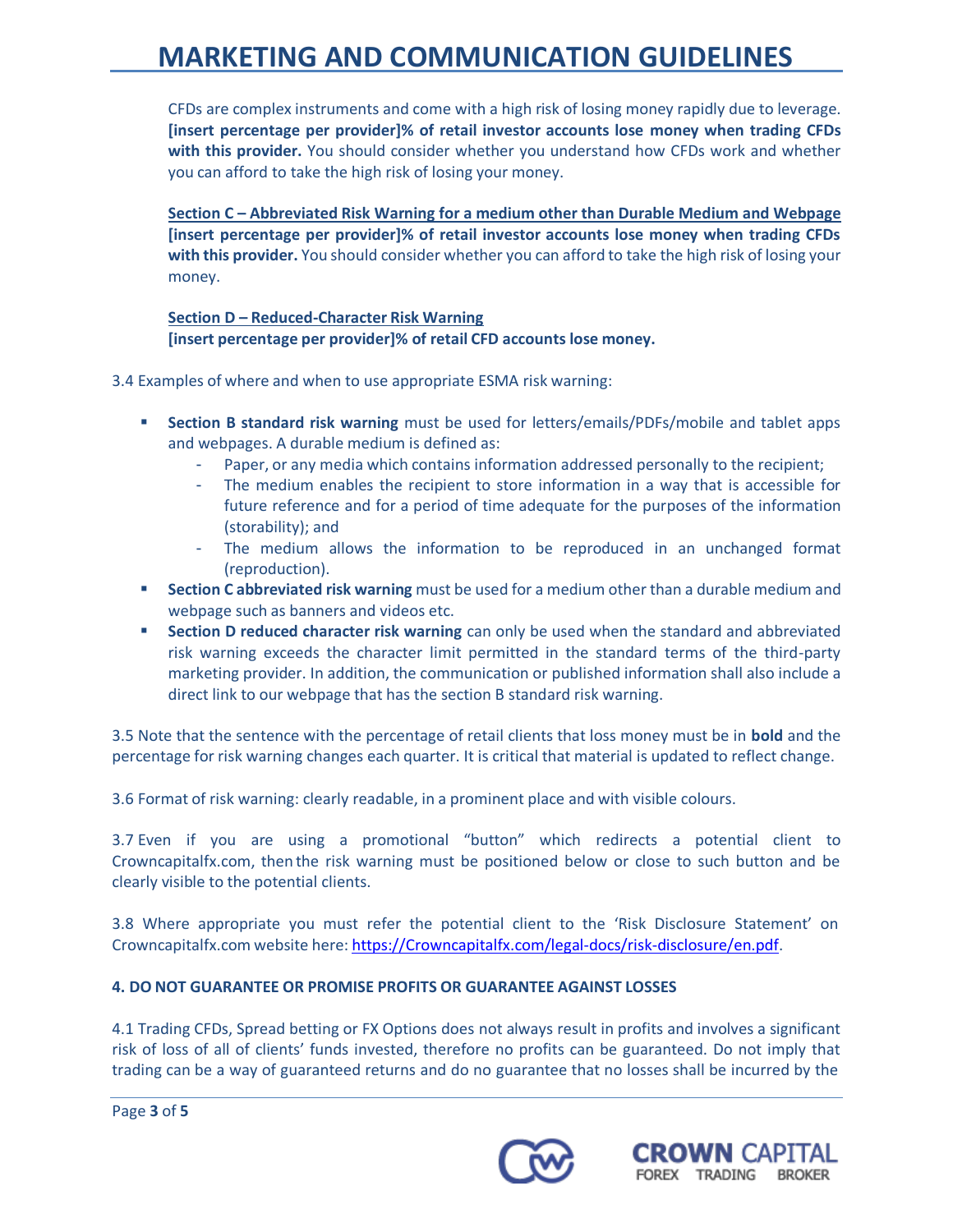potential clients. In addition, do not guarantee that you are able to assist clients who have suffered losing trades in recovering losing positions.

4.2 Present opportunities and risks in a balanced manner.

| X Do not use:                                                                                                                                                                                                        | $\vee$ Use:                                                       |
|----------------------------------------------------------------------------------------------------------------------------------------------------------------------------------------------------------------------|-------------------------------------------------------------------|
| 'easy' or 'simple' in relation to trading.                                                                                                                                                                           | 'Easy' in relation to the platform usage or tools.                |
| X Do not use:                                                                                                                                                                                                        | $\vee$ Use:                                                       |
| 'secure trading', 'providing traders with the                                                                                                                                                                        | 'Security' if you refer to the IT security of                     |
| ability to safely trade'.                                                                                                                                                                                            | Crowncapitalfx systems or trading platforms.                      |
| X Do not use:<br>'use your spare time to earn money', 'you can<br>become a profitable trader', 'profit anytime and<br>anywhere', 'more income', 'risk free trading',<br>teach you how to trade or pictures of money. | $\vee$ Use:<br>'Risk free' if you refer to the demo account only. |

4.3 Do not use absolute or unqualified statements.

| X Do not use:     | $\vee$ Use:                              |
|-------------------|------------------------------------------|
| 'best', highest'. | 'one of the best', 'one of the highest'. |

### **5. CONTRACTS FOR DIFFERENCE (CFDS)**

5.1 Crowncapitalfx offers CFDs trading, therefore it needs to be clear in any Marketing Communication that thepotential clients will trade CFDs and not the related underlying financial instrument, and that at no time shall a delivery of or transfer of title to the underlying financial instruments shall be made to the potentialclients.

| X Do not use:                                                              | $\vee$ Use:                                                                    |
|----------------------------------------------------------------------------|--------------------------------------------------------------------------------|
| Trade shares, forex, commodities, indices and<br>ETFs with Crowncapitalfx. | Crowncapitalfx offers CFDs on shares, forex,<br>commodities, indices and ETFs. |
|                                                                            |                                                                                |

### **6. AUDIENCE**

6.1 Crowncapitalfx services and products traded, are only available to individuals who are at least 18 years old.

6.2 CFDs, Spread bets and FX Options are complex financial instruments and can only be marketed to people who would possess the necessary level of knowledge and experience.

X Do not use:

Page **4** of **5**



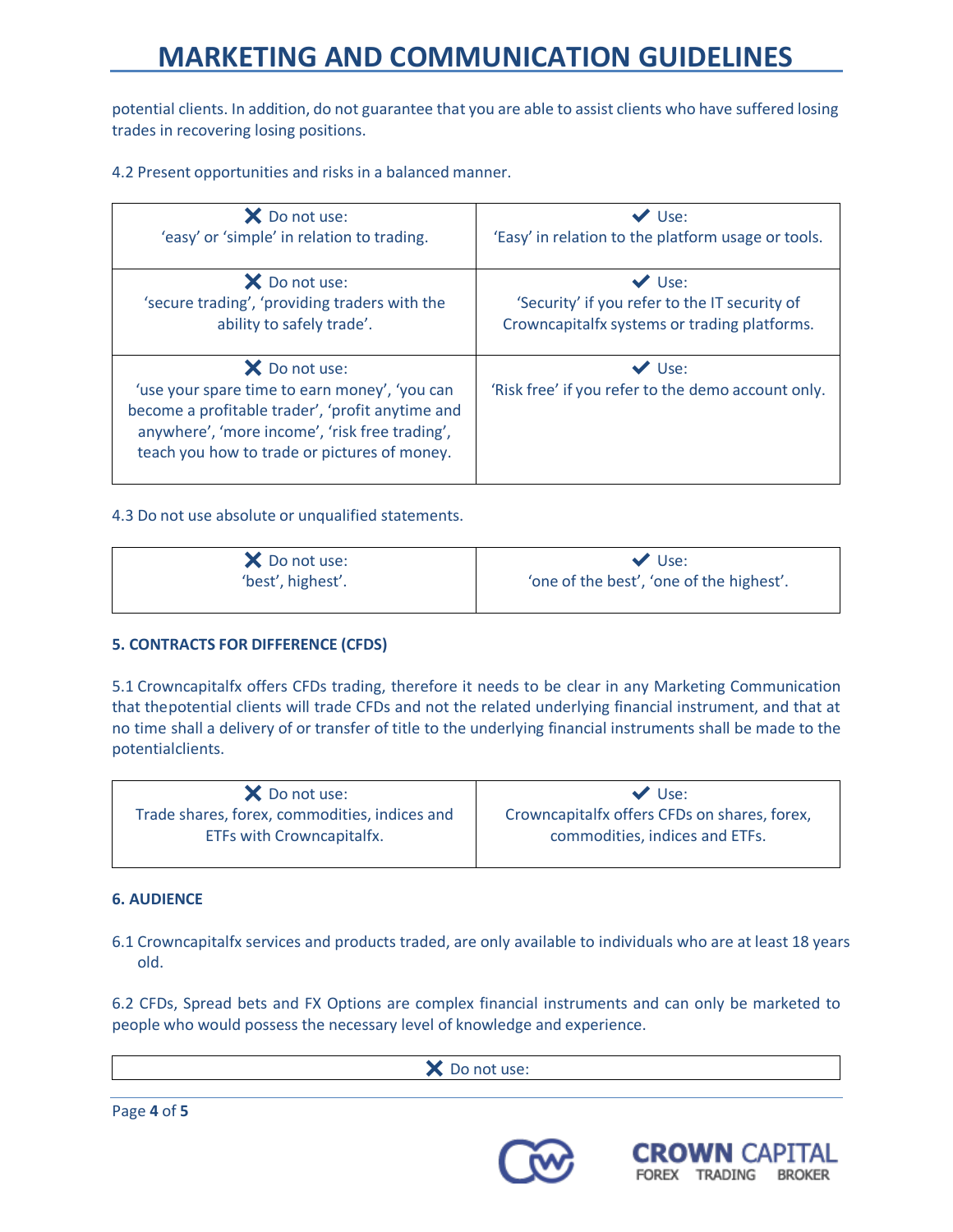'no experience needed', 'you do not need any experience or understanding in order to be successful and trade profitably', or any similar language.

### **7. NO INVESTMENT ADVICE OR PORTFOLIO MANAGEMENT**

7.1 Crowncapitalfx is NOT authorized to provide the investment service of investment advice or portfolio management.

7.2 Marketing Partners must NOT provide any investment and/or financial advice and/or portfolio management services to the potential clients, including money management.

7.3 Marketing Partners must not provide personal opinions on the markets and/or statements of own trading record including demo trading.

#### **8. TRANSPARENCY**

8.1 Always use your correct personal information. Do not use false personal information that could mislead clients and/or potential clients, such as false names, postal and email addresses.

8.2 Do not contact the same client using different email addresses.

8.3 Ensure you have clients' prior consent when sending Marketing Communication concerning Crowncapitalfx.If requested by a client or potential client to delete any personal data, you are required under EU GDPR and/or similar laws in other jurisdictions to delete such data, promptly.

8.4 The Marketing Partner shall under no circumstances present itself as being operated and/or representing and/or being the agent and/or employee of Crowncapitalfx. The relationship between Crowncapitalfx and the Marketing Partner shall be that of independent parties. To that extent, it shall not use the Crowncapitalfx name in a way as to give to the public and/or any regulator the impression of the above. The Marketing Partner shall refrain from using Crowncapitalfx name in communication with the potential clients such as in email communication in a way that it appears that the communication is being sent by the Crowncapitalfx and/or on behalf of Crowncapitalfx.

8.5 The Marketing Partner is prohibited from registering real/demo accounts on behalf of clients, prohibited from requesting clients' trading account password and connecting remotely to clients' devices.

8.6 The Marketing Partner is prohibited from persuading clients to deposit more funds than clients are comfortable with or employing high pressure sales techniques.

#### **9. MONITORING**

9.1 Crowncapitalfx monitors all of its Marketing Partners' websites on an on-going-basis to ensure compliance with these guidelines. You may therefore be contacted at any time by your Marketing Partner manager to amend and/or remove material as Crowncapitalfx may deem appropriate. If that is the case, you must complywithin 24 hours. If you face any issues with the timely compliance, this should be immediately

Page **5** of **5**